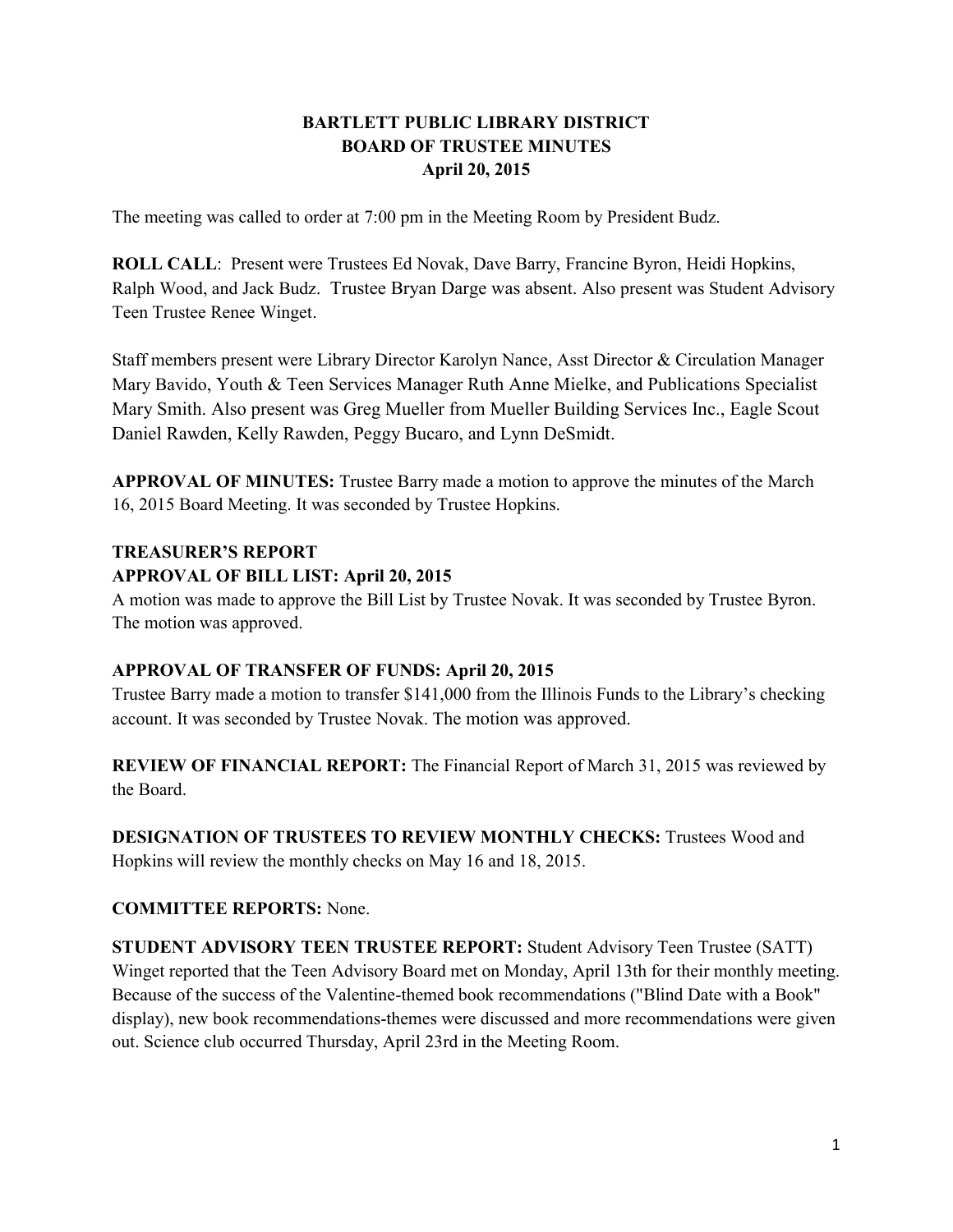**ADMINISTRATION REPORT:** Director Nance gave the Board updates on all current projects and Library business listed in her Directors Report which is included in the monthly Board Packet.

**CORRESPONDENCE**: The Library received a memo from Attorney Roger Ritzman on the Open Meeting Act. The Village of Bartlett invites residents to participate in the Memorial Day Walk and Remembrance to be held on Monday, May 25 at 11:00 am.

**REPORTS, QUESTIONS AND ANSWERS: President and Trustees:** As a member of the RAILS governing Board, Trustee Barry reported that RAILS has approved and adopted the revised rules for the organization. There will be two open positions on the Board of Directors for RAILS.

## **ACTION ITEMS:**

**Facility Services Proposal:** Greg Mueller of Mueller Building Services submitted a proposal for management of the facility and cleaning services. Trustee Byron made a motion to approve the contract with Mueller Building Services for June 2015 and FY 15-16. It was seconded by Trustee Hopkins. The motion was approved by roll call vote. All Ayes. Trustee Darge was absent.

**Cleaning Company Proposals:** This item was dismissed because it was included in the Facility Services Proposal.

**Moving Relocation Proposals:** The Library received bids for moving services during the renovation: one from Pro Lift Movers and one from Professional Library Lift Movers. Trustee Byron made a motion to accept the proposal from Pro Lift Movers, Scott Hallett owner. It was seconded by Trustee Barry. The motion was approved by roll call vote. All Ayes. Trustee Darge was absent.

**Bartlett Downtown TIF District:** A resolution was created by the Board regarding the proposed TIF for downtown Bartlett. Trustee Wood made a motion to approve the statement which will be submitted to the Village of Bartlett. It was seconded by Trustee Novak. The motion was approved by roll call vote. All Ayes. Trustee Darge was absent.

**Request to Close August 7, 2015 Staff In-Service Day:** Trustee Barry made a motion to approve the closing of the Library for a Staff In-Service Day on August 7, 2015. It was seconded by Trustee Hopkins and the motion passed. Trustee Darge was absent.

**Policy 304:** Trustee Byron made a motion to approve the revision of Policy 304 with amendments. It was seconded by Trustee Hopkins. The motion was approved by roll call vote. All Ayes. Trustee Darge was absent.

**Eagle Scout Project – Daniel Rawden:** Eagle Scout Daniel Rawden presented a plan to improve the landscaping near the front of the entrance. The plans include a butterfly garden, renovating the south courtyard, and improving the plantings on either side of the front entrance. The work would be done by Scouts and volunteers and will be supervised by a volunteer from Dewberry. Trustee Barry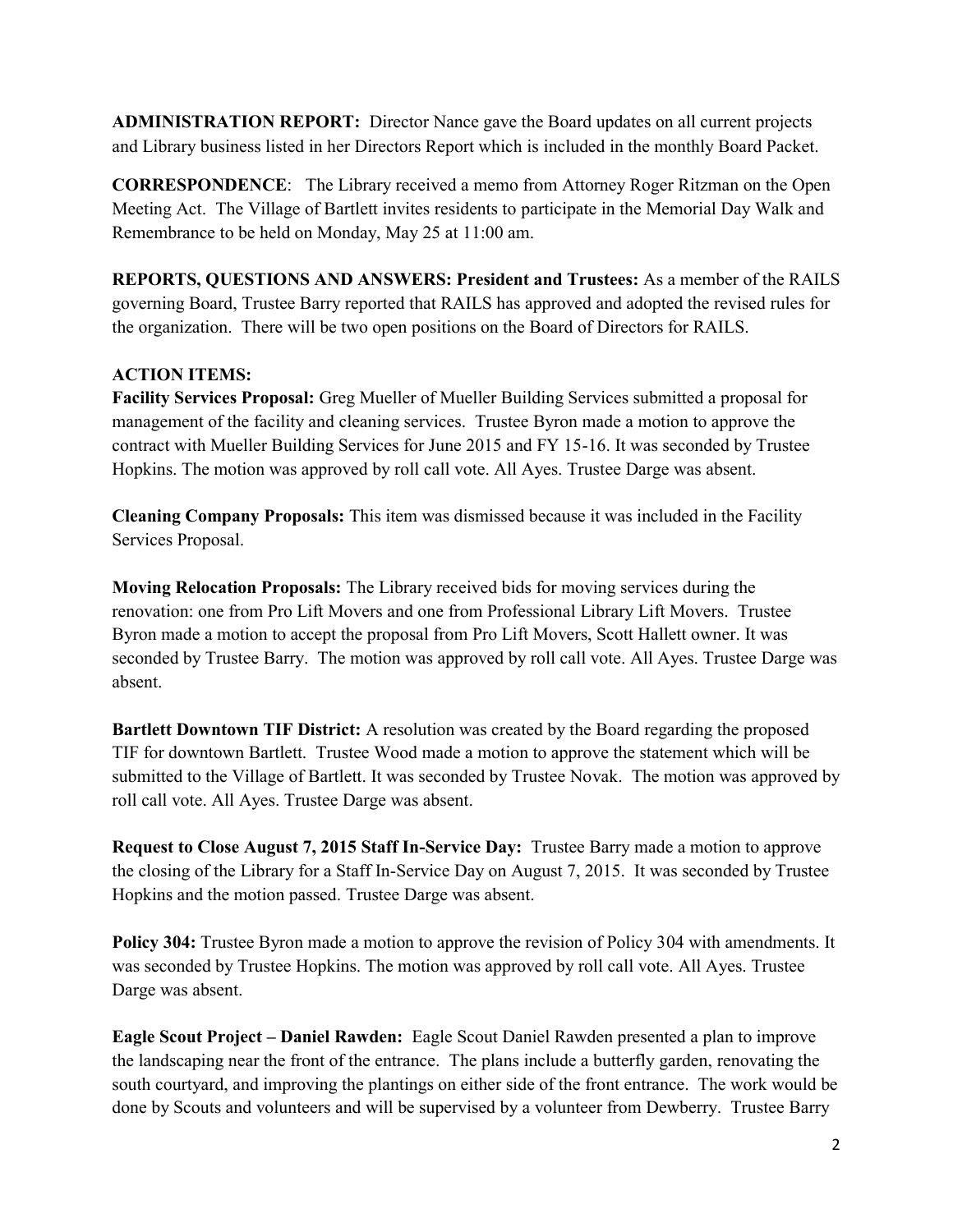made a motion to accept the plan. It was seconded by Trustee Novak and the motion passed. Trustee Darge was absent.

## **DISCUSSION ITEMS:**

**April 7, 2015 Consolidated Election Results:** Director Nance announced the results of the recent election and introduced the newly elected Board members: Peggy Bucaro and Lynn Desmidt. The new Trustees will be sworn in at the May Board meeting and will immediately assume their duties. They are replacing retiring Trustees Jack Budz and Ralph Wood.

**Renovation Update:** The official bid meeting is scheduled for May 12 at 2:00 pm. Dewberry will make their recommendation on May 14, 2015. The Marketing committee will set up a display board that will describe the renovation plan.

**IMRF 2016 Rate:** The IMRF rate changed only slightly going from 13.27% to 13.29%

**National Library Week, April 12-18:** Publications Specialist Mary Smith gave a summary of all the activities at the Library during National Library Week. The week culminated with a Trivia Night on Friday, April 17. It was very successful event. Patrons enjoyed the evening and would like to see the Library do more trivia nights.

**Foundation Dine to Donate Event:** The Foundation has planned a fundraiser, *Dine to Donate,* at Pilot Pete's Restaurant on April 23, 2015. Patrons are encouraged to dine in or carry out.

**Employee Health Insurance Benefits:** The Director continues to work with the Insurance Broker. Insurance rates may increase next fiscal year.

**Per Capita:** The Illinois State Librarian's office has awarded the Bartlett Library a Per Capita Grant in the amount of \$46,943. This is the same amount as last year.

**Coffee with the Trustees:** Coffee with the Trustees will resume beginning in May. The events will be scheduled for heavy patron traffic days.

**Friends Meeting April 26, 2015:** The Friends will be acknowledged for their support of the library before their meeting on Sunday, April 26, 2015 at 3:00 pm. The Board members were encouraged to attend.

**Cook County Tax Extension Confirmations:** The Library will receive the final numbers in August from Cook County.

**2015-2016 Budget Draft 1:** The budget will be ready for review at the May Board meeting.

**Other Discussion Items:**